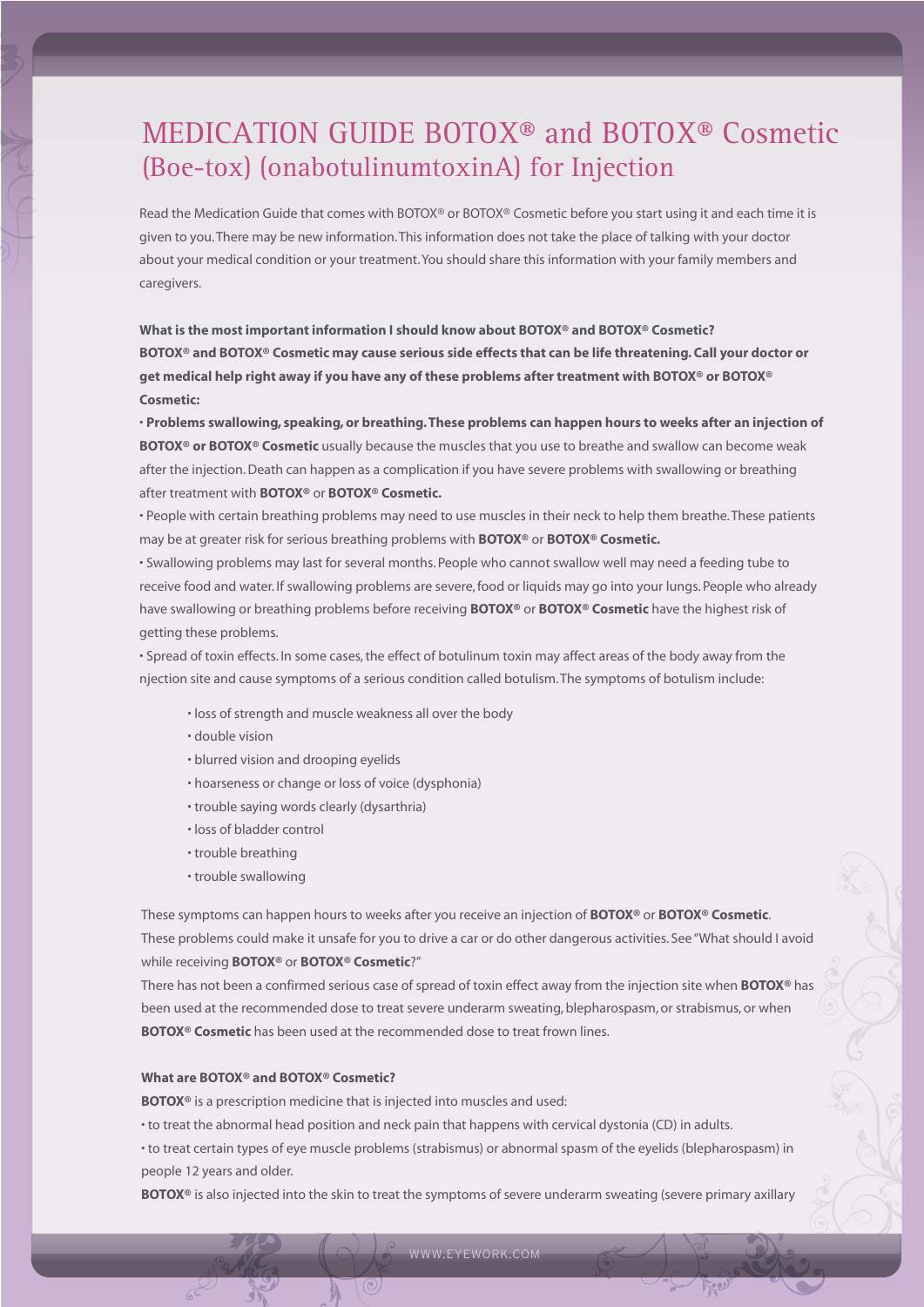hyperhidrosis) when medicines used on the skin (topical) do not work well enough.

BOTOX® Cosmetic is a prescription medicine that is injected into muscles and used to improve the look of moderate to severe frown lines between the eyebrows (glabellar lines) in adults younger than 65 years of age for a short period of time (temporary).

It is not known whether **BOTOX®** is safe or effective in children younger than:

- 16 years of age for treatment of cervical dystonia
- 18 years of age for treatment of hyperhidrosis
- 12 years of age for treatment of strabismus or blepharospasm

**BOTOX® Cosmetic** is not recommended for use in children younger than 18 years of age.

It is not known whether **BOTOX®** and **BOTOX® Cosmetic** are safe or effective for other types of muscle spasms or for severe sweating anywhere other than your armpits.

#### **Who should not take BOTOX® or BOTOX® Cosmetic?**

#### Do not take **BOTOX®** or **BOTOX® Cosmetic** if you:

• are allergic to any of the ingredients in **BOTOX®** or **BOTOX® Cosmetic**. See the end of this Medication Guide for a list of ingredients in **BOTOX®** and **BOTOX® Cosmetic**.

• had an allergic reaction to any other botulinum toxin product such as Myobloc® or Dysport ™

• have a skin infection at the planned injection site

### **What should I tell my doctor before taking BOTOX® or BOTOX® Cosmetic?**

Tell your doctor about all your medical conditions, including if you have:

• a disease that affects your muscles and nerves (such as amyotrophic lateral sclerosis [ALS or Lou Gehrig's disease], myasthenia gravis or Lambert-Eaton syndrome). See "What is the most important information I should know about

## **BOTOX®** and **BOTOX® Cosmetic**?"

- allergies to any botulinum toxin product
- had any side effect from any botulinum toxin product in the past
- a breathing problem, such as asthma or emphysema
- swallowing problems
- bleeding problems
- plans to have surgery
- had surgery on your face
- weakness of your forehead muscles, such as trouble raising your eyebrows
- drooping eyelids
- any other change in the way your face normally looks

• are pregnant or plan to become pregnant. It is not known if **BOTOX®** or **BOTOX® Cosmetic** can harm your unborn baby.

• are breast-feeding or plan to breastfeed. It is not known if **BOTOX®** or **BOTOX® Cosmetic** passes into breast milk.

Tell your doctor about all the medicines you take, including prescription and nonprescription medicines, vitamins and herbal products. Using **BOTOX®** or **BOTOX® Cosmetic** with certain other medicines may cause serious side effects. Do not start any new medicines until you have told your doctor that you have received **BOTOX®** or **BOTOX® Cosmetic** in the past.

Especially tell your doctor if you:

• have received any other botulinum toxin product in the last four months

• have received injections of botulinum toxin, such as Myobloc® (rimabotulinumtoxinB) or Dysport™ (abobotulinumtoxinA) in the past.

Be sure your doctor knows exactly which product you received.